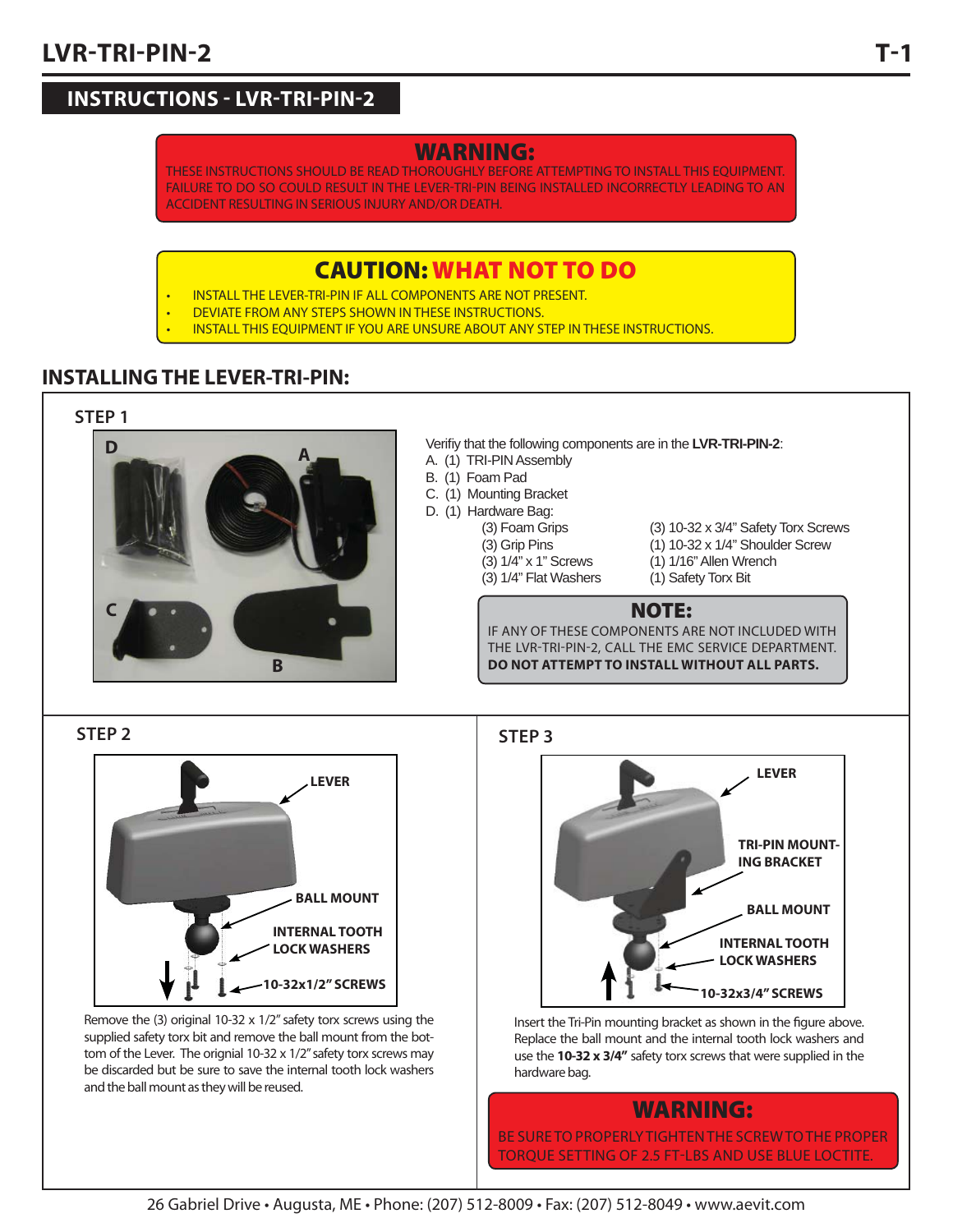# **LVR-TRI-PIN-2 LVR-TRI-PIN-2**

# **INSTRUCTIONS - LVR-TRI-PIN-2**



Remove the  $(2)$  03-48  $\times$  3/8" flat head screws and the aluminum cover from the TRI-PIN Assembly using the 1/16" allen wrench supplied in the hardware bag.



Insert the Tri-Pin Assembly onto the Lever handle as shown, it will only fit on one way. Reattach the aluminum cover using the same (2) 03-48 x 3/8" flat head screws that were removed in step 4.



At this time, the assembly should resemble the figure above.

**1/8TH TURN**

LOOSEN TOP SCREW 1/8<sup>TH</sup> TURN IF LEVER<br>DOESN'T RETURN TO THE CENTER POSITION

#### **STEP 6**



Attach the arm of the Tri-Pin Assembly to the Tri-Pin mounting bracket using the 10-32 x 1/4" shoulder screw supplied in the hardware bag.

#### **WARNING:**

BE SURE TO PROPERLY TIGHTEN THE SCREW TO THE PROPER TORQUE SETTING OF 2.5 FT-LBS AND USE BLUE LOCTITE.



Verify that both 06-32 x 1/8" set screws in the Tri-Pin Assembly are flush with the TOP of the Tri Pin Assembly. These will be used for fine adjustment in the "Client Fitting" section.

 $arm 1/8<sup>TH</sup>$ turn.

**STEP 7**



On the foam pad, punch out the screw access holes shown in the figure above. Also, remove the adhesive backing from the foam pad.

# **STEP 10**



At this point, make sure the lever will travel to the full gas and the full brake positions. Also make sure that the lever will return to the center position from both the full gas and full brake postions. If the lever does not return to the center position, loosen the top screw that attaches the Tri-Pin Assembly to the Tri-Pin Assembly

**WARNING:** IF THE LEVER DOES NOT RETURN TO THE CENTER POSITION AFTER LOOSENING THE SCREW 1/8TH TURN, CALL EMC'S SERVICE DEPARTMENT. **DO NOT LOOSEN MORE THAN 1/8TH TURN.**

> Place the foam pad on top of the Tri-Pin Assembly as shown. This pad may be cut or modified to meet your client's needs.

### **STEP 11**



Insert the (3) foam grips onto the (3) grip pins. If necessary, use soapy water to lubricate the foam grips. Attach the (3) pins to the slots in the Tri-Pin Assembly using the 1/4"x1" screws and 1/4" flat washers as shown in the figure above.

# TÐ **T-2**

26 Gabriel Drive • Augusta, ME • Phone: (207) 512-8009 • Fax: (207) 512-8049 • www.aevit.com